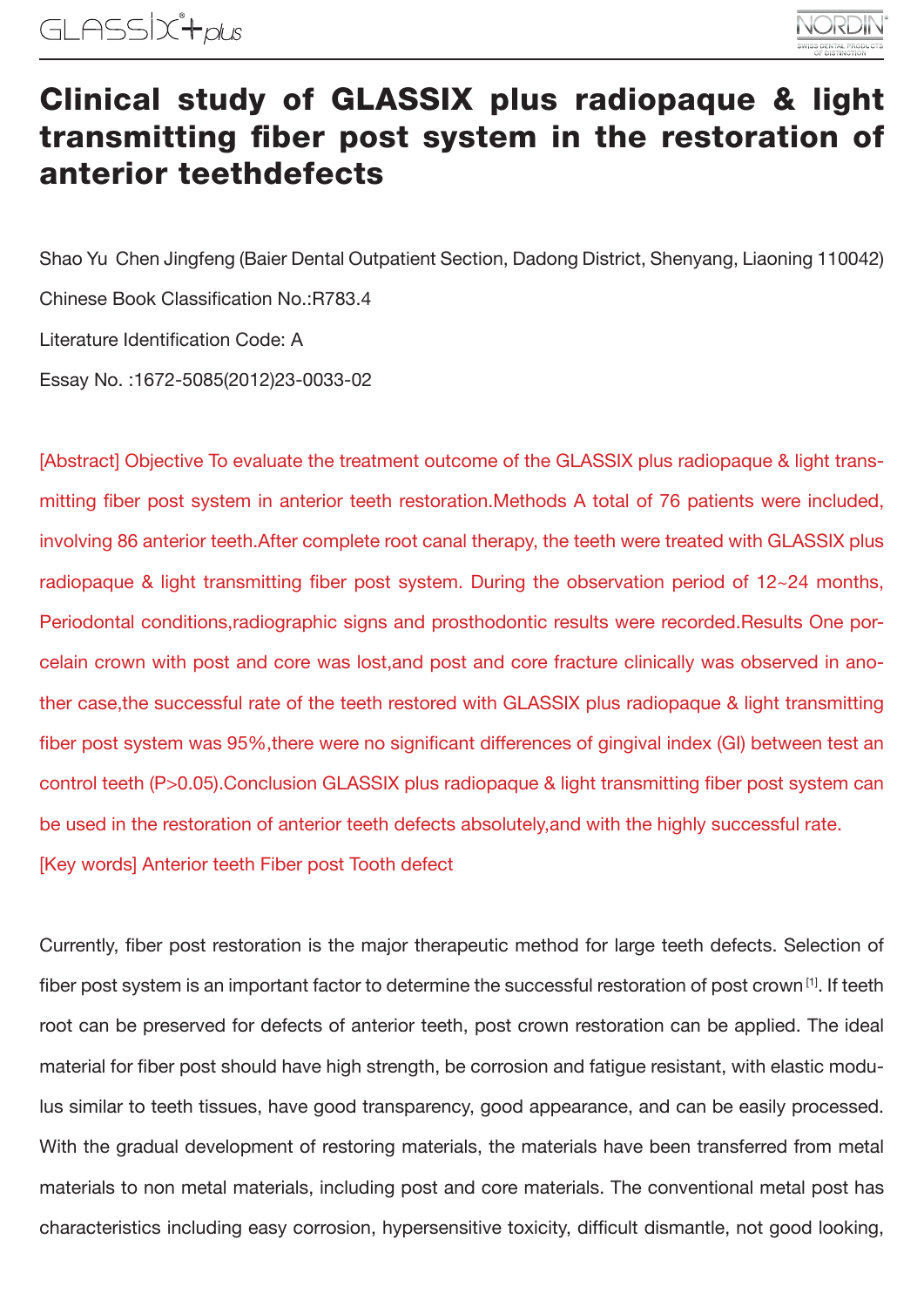## GLASSIX<sup>4</sup>rous

MRI scanning affected, etc. [2] Glass fiber post has a similar elastic modulus to dentine, which can prevent root rupture, and protect teeth tissues<sup>[3]</sup>. Fiber post and resin core will not release metal ions such as nickel ion, which may induce toxic or hypersensitive reactions, and they have better biocompatibility compared to metal post. Fiber post has good transparency and good appearance during all ceramic restoration, and the patients are highly satisfied<sup>[4]</sup>. Especially in aesthetic restoration of anterior teeth, fiber post has been extensively applied in clinics. During Oct. 2009 to Oct. 2011, patients with anterior teeth restored by using GLASSIX plus fiber post system were followed to observe its clinical effects.

### 1. Materials and methods

#### 1.1 General materials

From Oct. 2009 to Oct. 2010, 76 patients including 32 males and 44 females aged 18-46 yrs were enrolled from Shenyang Maohua Dental Center, with 86 anterior teeth with external trauma or caries. All the affected teeth were treated by using post crown restoration, including 50 central incisors, 30 lateral incisors, and 6 canine teeth. Of all teeth, 76 were restored by using IP S Ema xPress all-ceramic crown, 12 were restored by using common porcelain complete veneer crown. All patients had good periodontal conditions, without active gingival or periodontal infections. The observation period was 12-24 months. All patients were treated by one doctor, and clinical examination was performed by another doctor.

#### 1.2 Materials

Fiber post system: GLASSIX plus radiopaque & light transmitting spiral fixing fiber produced by Nordin, Switzerland.

Adhesive: RelyX Unicem Aplicap resin produced by 3M, USA.

#### 1.3 Method

1.3.1 Canal preparation: remove thin wall weak dental cusp and detritus. Referring to X-ray film and diameter of canal, first use Pesso reamer (Mani, Japan) to remove filling materials and gutta percha point, then treat by premold and mold drills for GLASSIX plus fiber post from small to large bits, till canal diameter and length were achieved. The dental cusp should be left with 4 mm gutta percha point for apical closure.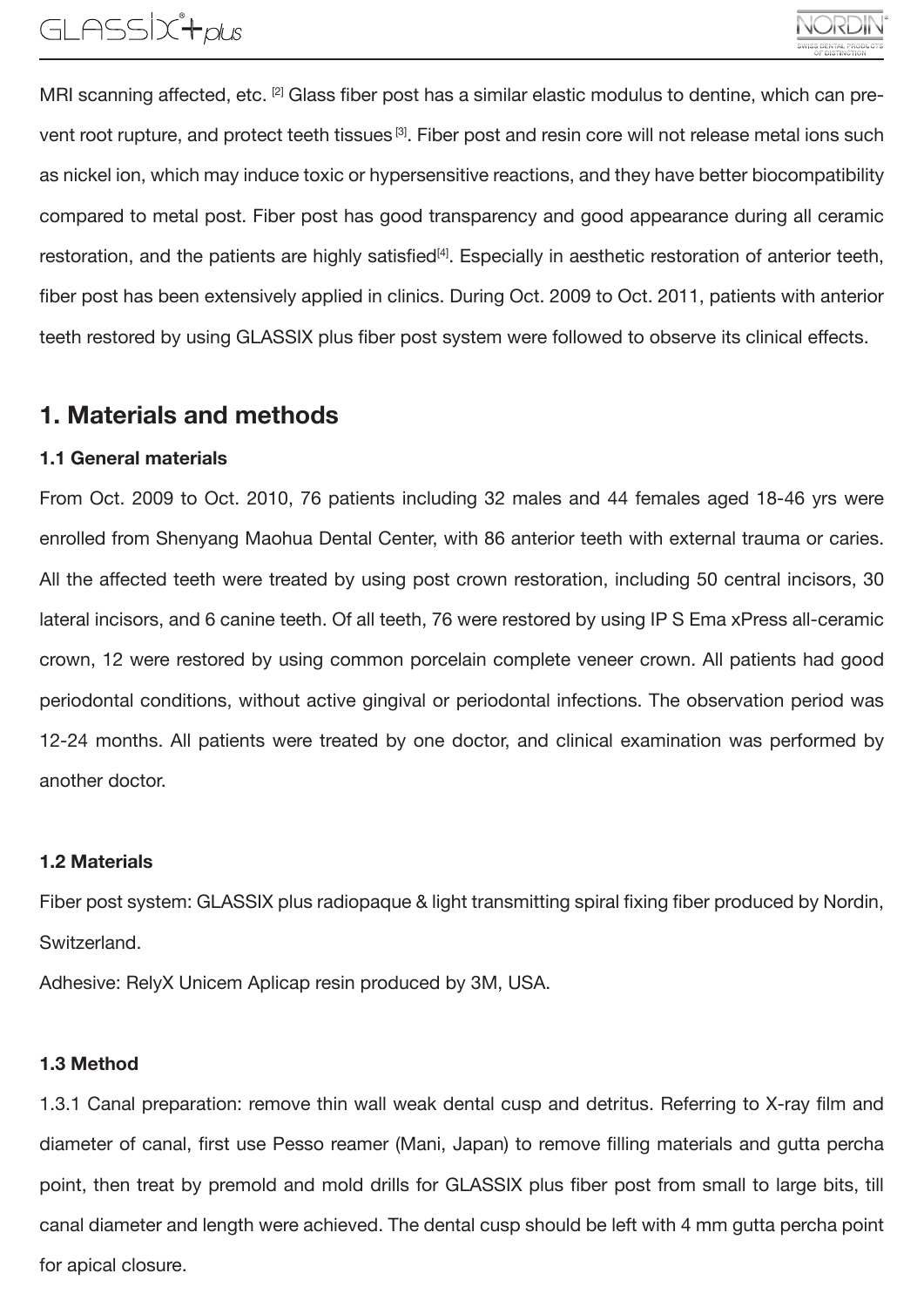1.3.2 Selection of fiber post: choose a fiber post with consistent size of the final mold drill during preparation.

1.3.3 Adhesion of fiber post and resin core mold: flush canal with 1% sodium hypochlorite and normal saline, dry the left water by using paper, RelyX Unicem Aplicap (3M, USA) was used to install the extension transporter into dental canal, and insert the fiber post, illuminate to mold the resin core.

1.3.4 Dental preparation, mold and crown adhesion: for double cord and single cord packing method, teeth were prepared according to dental preparation, silica rubber was used to make molds, bite records were made on silica rubber, ultra hard plaster mold was cast, and whole crown was prepared by the technician. The patient tried the mold, the technician adjusted and modified, and glued with resin.

#### 1.4 Clinical evaluation

The clinically restored teeth were evaluated by reviewing the case, clinical examination and X-ray film. Clinical symptoms were combined to compare the X-ray films before and after treatment. The teeth were checked for loosening or falling off. Whether there was caries, periapical periodontitis, apical rupture, post rupture, etc. It was successful if no abnormality was found, or failed if there was any abnormality. Meanwhile, ginggival index (GI) was observed and recorded with adjacent teeth of the affected teeth as referring teeth to evaluate the periodontal conditions, blunt periodontal probe was used to mildly probe the affected teeth, the gingival proximal, central, distal and tongue grooves on control facies labialis dentis, the hemorrhage was observed and scored (0-3), GI of determined tooth was the mean of the scores of 4 sites<sup>[5]</sup>. No antibiotics had been used before treatment and examination.

#### 1.5 Statistical method

All obtained data were put into database. SPSS12.0 was used to treat the data. The two specimens were compared by using paired t test,  $\alpha$ =0.05 as adopted as the significance level.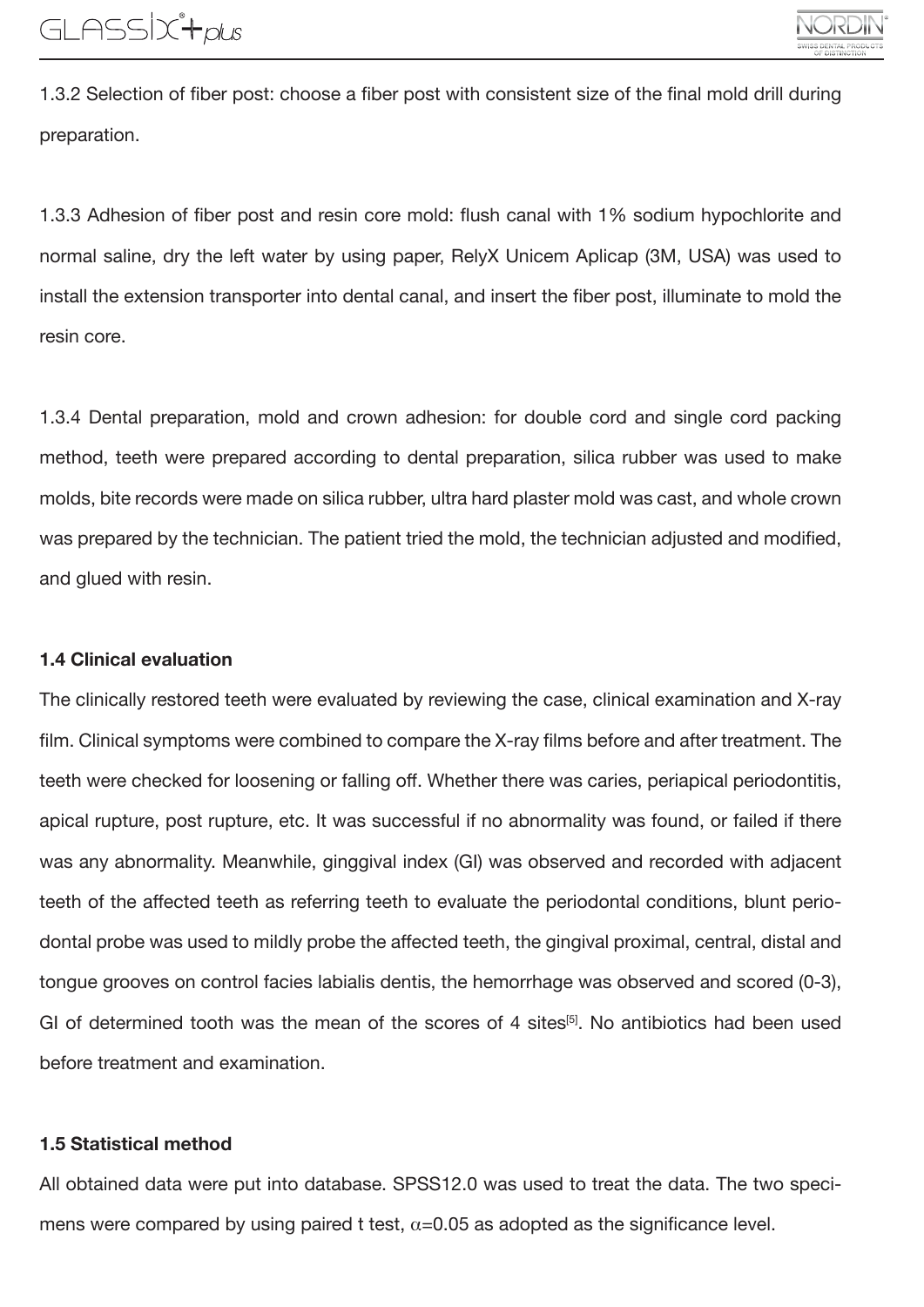### 2. Results

(1) The sample size was relatively small, and it persuasive when sample size increased. (2) Restoring method applied in control group was not mentioned in materials and method, then how to get the results. (3) Open tables should be used.

This group included 35 patients with 43 affected teeth. During 12-24 months' observation period, 1 patient had post and core ruptured, another patient had post core fallen off. The rest prosthetic replacement were not observed loosening, translocation, falling off, X-ray film showed no apical abnormality, or root rupture. Alveolar ridge had no obvious change, and the successful rate was 95%. Except for 2 failed patients, 41 patients performing GI restoration had no statistical significance compared to control patients (P>0.05, table 1).

Table 1: GI results of fiber post restored teeth and control teeth\*

| Groups         |    | GI $(\bar{x} \pm s)$ |
|----------------|----|----------------------|
| Restroed teeth | 41 | $0.62 \pm 0.35$      |
| Control teeth  | 41 | $0.59 + 0.33$        |

\*t=0.682; P=0.499

### 3. Discussion

Fiber post is a compound material, formed by embedding glass fiber post into epoxide resin by using special molding technique. GLASSIX plus is the latest fiber post, light transmitting fiber was used, with high light conductibility, high X-ray resistance (aluminum radiodensity 350%), spiral fixing groove was matched (high gradient spiral structure, increasing mechanical fixing strength and avoiding root rupture), with elasticity close to dentine, transverse strength 1500 Mpa, transparent luster and good aesthetics effects, 100% biocompatible glass fiber post, circular cylinder + conical shape matched canal well. This system has four patterns,  $\varnothing$ 1.2- $\varnothing$  0.6,  $\varnothing$  1.5- $\varnothing$  0.8,  $\varnothing$  1.8- $\varnothing$  0.9,  $\varnothing$  2.0- $\varnothing$ 1.0, with diameters gradually increasing, and they can be easily recognized by the different colors. Supportive drill needles are matched, canal can be dilated by different needles, and it is unnecessary to erode normal dental body, and it is a microinvasive measure. The clinical operation is simple for resin core, core color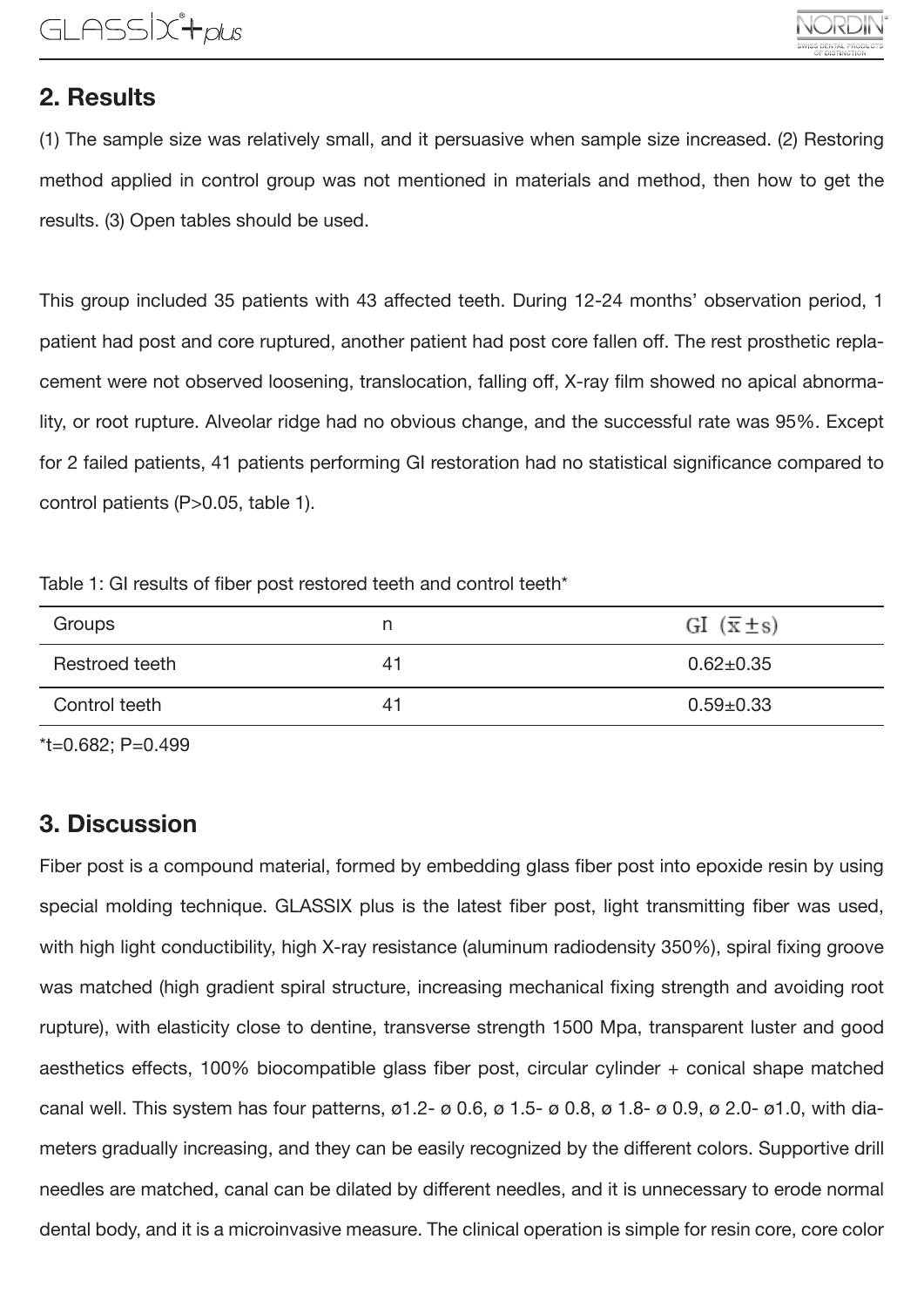## GLASSIX<sup>+</sup>plus

and shape can be easily adjusted, hardness of light cure core is close to dentine. It can be modified easily, which greatly shorten the time for clinical operation. While for conventional metal crown, the patient needs to come for 3 times at least, the operating procedure is complicated, quality control is difficult. GLASSIX plus fiber post can be easily removed by supportive engine bit, no secondary injuries will be induced for abutment tooth with fiber crown prepared when retreatment is necessary for canal treatment. And it is possible that the affected tooth can be restored for the second time.

In this study, 43 anterior teeth were chosen, and no significant abnormality was observed when prosthetic replacements for 41 affected teeth were reviewed. The aesthetic effects were satisfied, and the successful rate was 95%. Two patients were failed, 1 was fiber post rupture. The patient had lateral incisor on left upper mandible was restored, the left dental tissues of crown was not much before restoration, only a little dental tissues of lingual crown were left, the canal was relatively narrow, so the maximal fiber post was selected, but the patient had tight occlusion, and the post was ruptured after 11 months at tooth crown. The possible reasons: 1st, the selected fiber post is the smallest, the smaller the diameter, the smaller the bending strength; 2nd, no sufficient dentine is available, when the prosthetic replacement is bearing functional load, the mechanical strength decreases when fiber post is repeatedly stressed and curved, interface between post-dentine is also affected. However, because mechanical strength of fiber post drops more quickly compared to adhesive strength, and the occlusion is tight, so the fiber post finally breaks.

Another patient has fiber post core fallen off, and it is a failed restoration of central incisor cast post. When the original cast post was removed, the canal was dilated to a bellmouth shape, the rest dental tissues was aligned with gingival, the effective length of tooth root was relatively short, and the crown post fell off within 1 month. The reason for this failure: the left dental tissues are insufficient to form holder for the dentine. If the left dental tissues are insufficient, the adhesive and fixing strength for the fiber post will significantly decrease. Meanwhile, canal of bellmouth shape is unfavorable for mechanical fixation of fiber post. This suggests that when choosing indications for fiber post, it should be cautious for patients with insufficient left dental tissues on dental crown or too large canal mouth, or short effective canal length. Hu et al [6] have confirmed in their in vitro experiment that, 1-2 mm dentine support is necessary for restoration of anterior with fiber post.